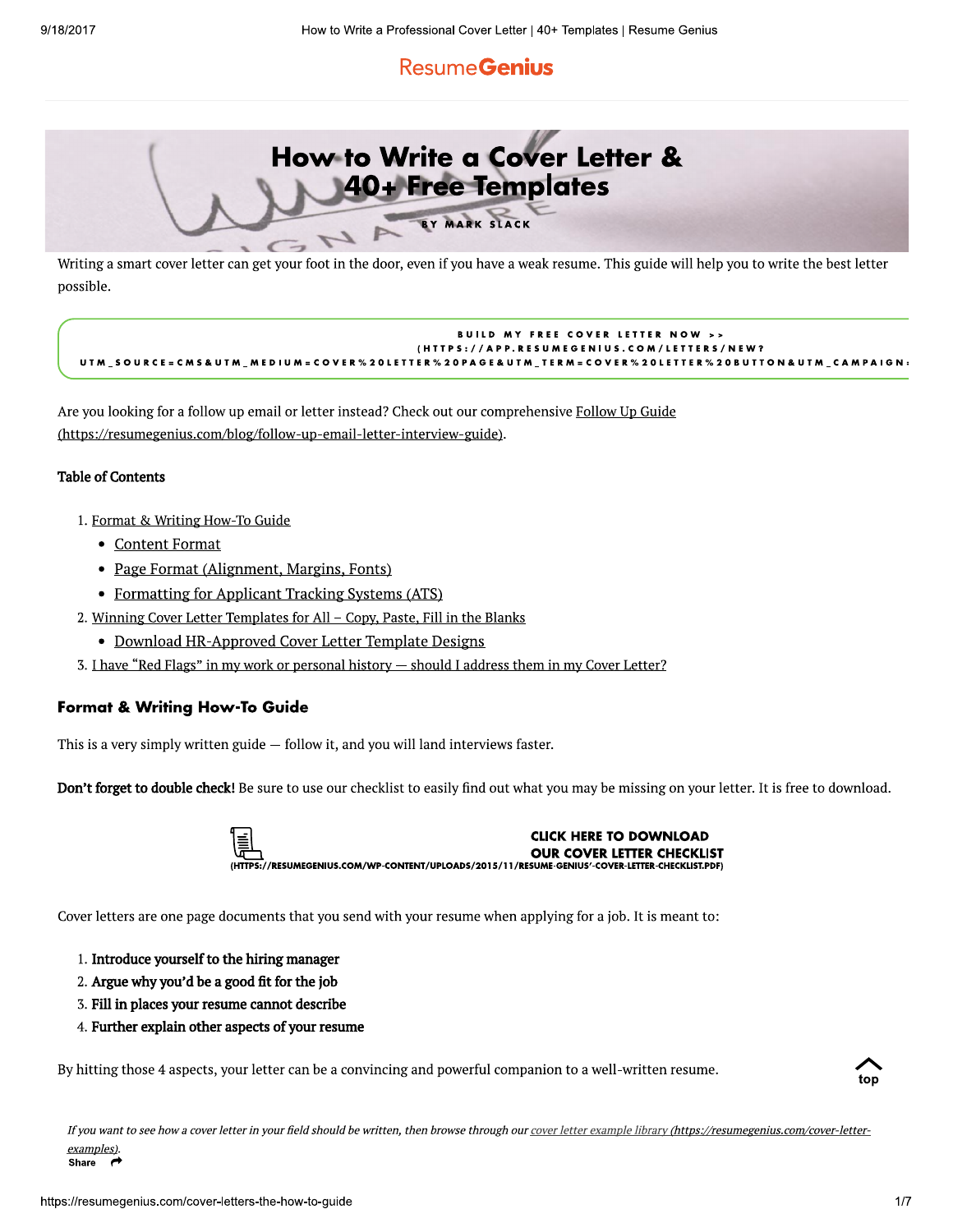to vvrite a Professional Cover Letter | 40+ Templates | Resume Genius



Content Format Guide: 4 Steps 1. Contact Information

To begin, include both the employer's and your contact information. See the example below: (https://resumegenius.com/wp-content/uploads/2014/06/Cover-Letter-Contact-Information1.png)



While the example above demonstrates the information you need to include in the section, there are various ways to format it. Check out While the example above demonstrates the information you need to include in the section, there are various ways to form<br>the <u>cover letter designs below</u> to get more ideas on how you can structure this section.<br>No spelling

No spelling or grammar errors! This one really goes without saying. Sp<br> **2. Introduction**<br>
Find out to whom you're writing<br>
Put yourself in the hiring manager's shoes for a second. **Wo**<br> **concern?"**<br>
"Dear Sir or Madame" m Put yourself in the hiring manager's shoes for a second. Would you like to be addressed as "Dear Sir or Madame?" or "To whom it may

"Dear Sir or Madame" makes you sound like you're from the year 1865, and "to whom it may concern" is very irritating to hiring managers.

You can easily avoid this problem by doing your research. Look through the company's website, LinkedIn, or even give the company a call Dear Sir or Madame makes you sound ike you re irom the year 1865, and to whom it may concern is<br>managers.<br>You can easily avoid this problem by doing your research. Look through the company's website, Linked<br>to ask for the

In the first paragraph, begin by telling the employer the position you are applying for and how you learned about the opportunity.

The rest of this paragraph should briefly present basic info about yourself, including: degree, area of study/expertise, and your career goals in terms of how they align with the goals of the company.

### 3. Sell Yourself

The second paragraph should respond directly to the job description written by the hiring manager. Describe how your previous job experiences, skills, and abilities will allow you to meet the company's needs. To make that easier, you can (and should) literally include The second paragraph should respond directly to the job description written by the hiring manager. **Describe how your previous job**<br>experiences, skills, and abilities will allow you to meet the company's needs. To make th  $\zeta$ τop

No bombast! The rule of thumb is that you're allowed to be as boastful as you want – **so long as you have the evidence to back it up!**<br>Share  $\rightarrow$ 

Share  $\rightarrow$